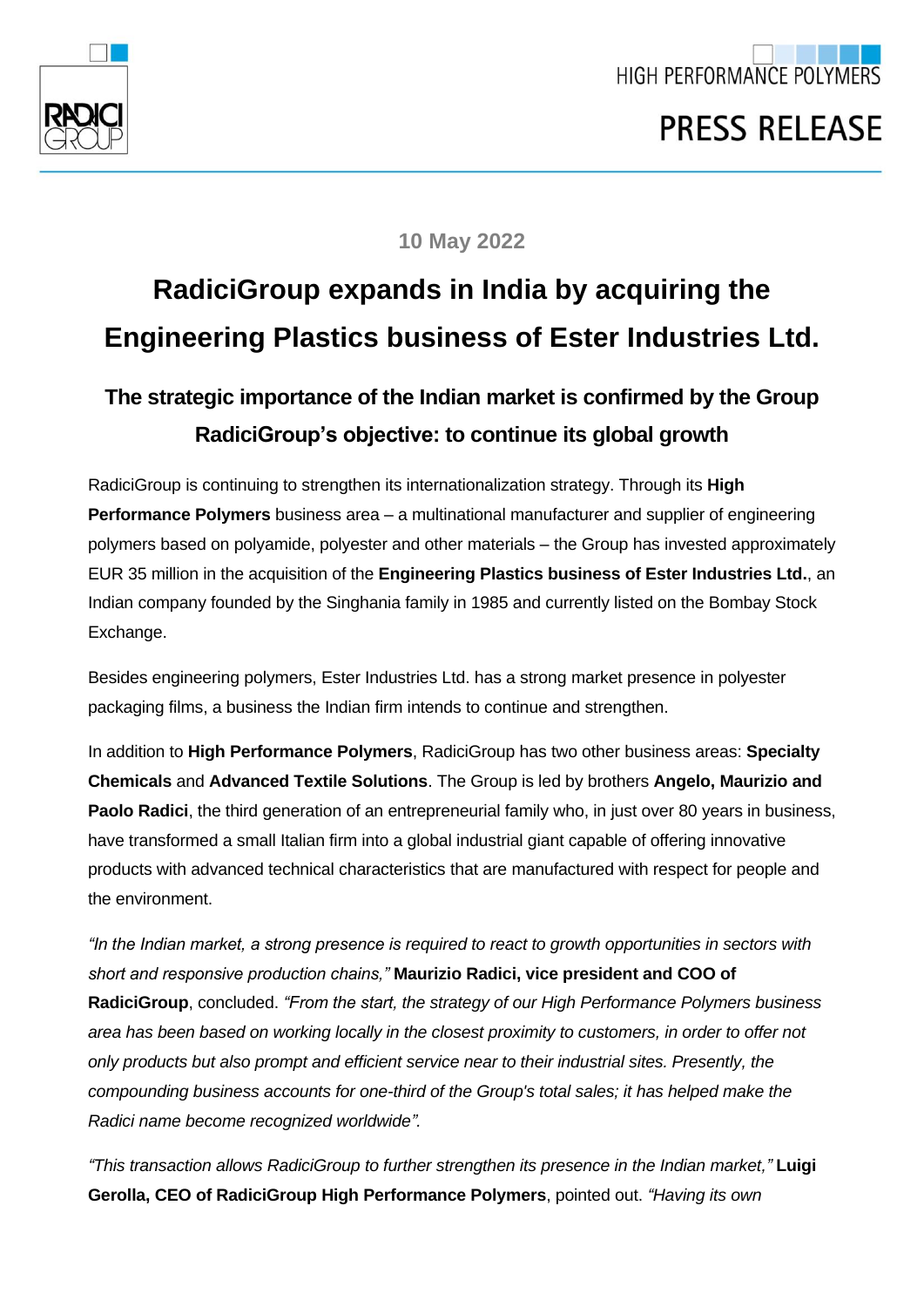*production plant in India, the Group will be able to build on its well-established commercial presence in the country. This site, together with the one under construction in China, is an additional building block to enlarge the Group's footprint on the Asian continent and realize its growth potential; it also furthers the Group's internationalization strategy."*

The acquired production site will become operational at the beginning of the year 2023, following the various transfers of tangible and intangible assets.

The deal was advised by the legal firm LCA, AZB Partners and Deloitte as transaction advisors.

*"For us, this is a significant industrial investment,"* said **Danilo Micheletti, COO of RadiciGroup High Performance Polymers.** *"Ester Industries Ltd. will transfer its main assets, among which: the newly built industrial area in the city of Halol (Gujarat) in Northwest India, compound lines, R&D laboratories, customer/supplier contracts and its leading brand ESTOPLAST, which includes different types of compounds used primarily in the electrical and electronics market."*

Many of the products sold by Ester Industries Ltd. are in fact approved and certified under UL94, the globally accepted standard for flammability testing of polymeric materials.

*"For some time, we have wanted to consolidate our presence in a fast-growing market such as India,"* **Cesare Clausi, global sales director of RadiciGroup High Performance Polymers**, noted. *"This investment will give us the opportunity to strengthen all the activities of Radici Plastics India at a new production site, with the full support of a local partner that has been active in the engineering plastics sector for decades, while also creating synergies with our global organization in R&D, sales and marketing, and technical support. Over the years, we have become a preferred supplier mainly in the automotive sector. We want to assure our customers that, today, more than ever, we are prepared and ready for new challenges in global markets."*

With the acquisition of the engineering polymers division of Ester Industries Ltd., RadiciGroup High Performance Polymers will also become a prominent partner in the Asian market for customers in the E&E and lighting sectors.

*"As a Group, we have been in India since 2006,"* said **Silvio Dorati, managing director India of RadiciGroup High Performance Polymers***, "and the experience accumulated over time has helped us learn more about the local market, which has rewarded us with sustained growth over the years. We are honoured that Ester Industries Ltd. has chosen RadiciGroup to give continuity to the engineering polymers business, in which the Indian company has long and solid experience. As a result of this acquisition, we aim to achieve total annual sales in the Indian market of more than EUR 50 million. We are confident that new development and growth opportunities will emerge for the entire High Performance Polymers business area."*